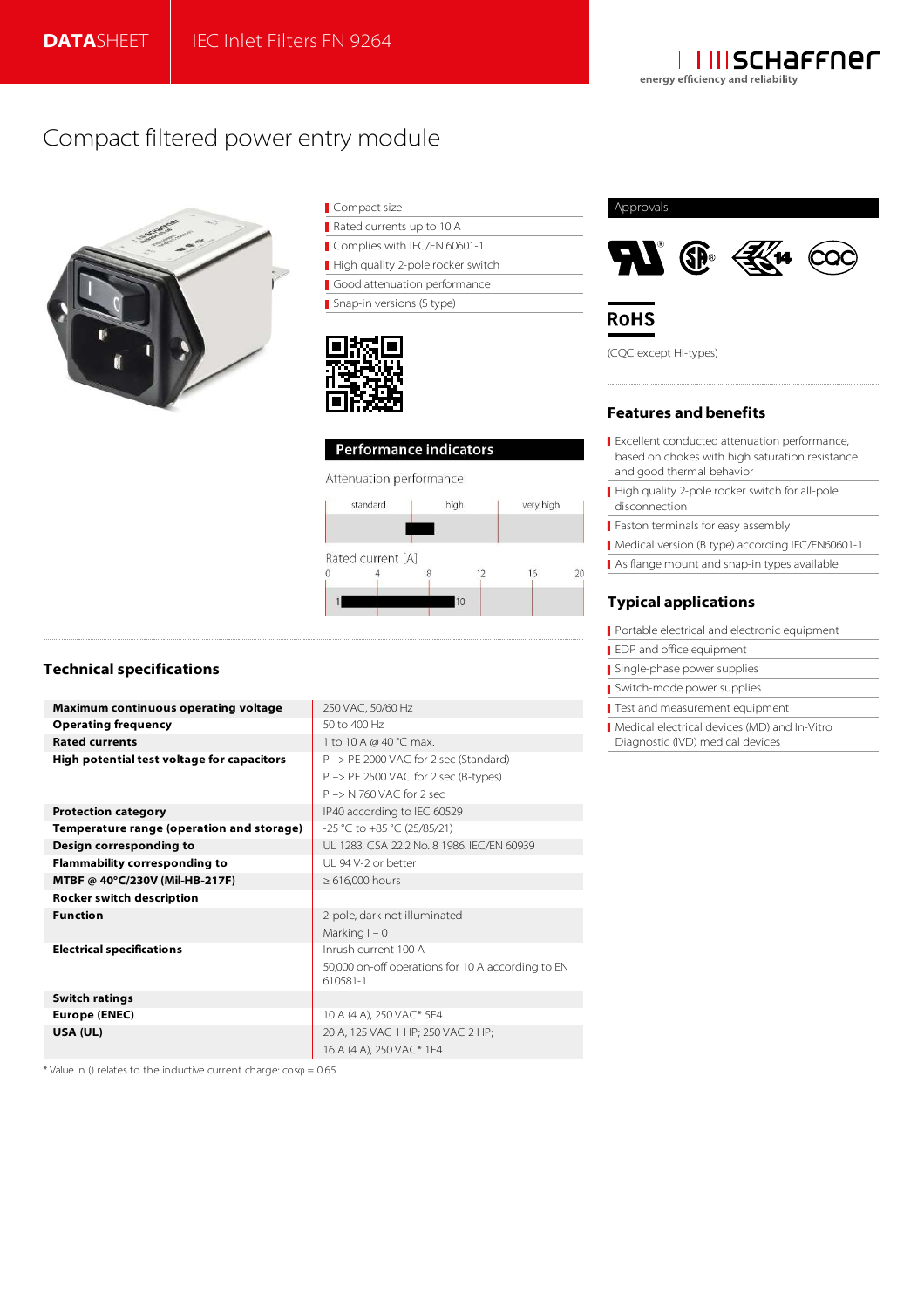## **Filter selection table**

| Filter             | <b>Rated current</b> | Leakage current* | Inductance |           | Capacitance      | Resistance | Output      | Weight |
|--------------------|----------------------|------------------|------------|-----------|------------------|------------|-------------|--------|
|                    | @ 40°C (25°C)        | @ 250VAC/50Hz    | ь.         | Cx        | $Cy**$           | R          | connections |        |
|                    | [A]                  | $[\mu A]$        | $[m$ $H]$  | $[\mu F]$ | [nF]             | [kΩ]       | ង           | [g]    |
| FN 9264-xx-1-06-y  | 1(1.2)               | $373/2**$        | 5.15       | 0.1       | 2.2              | 1000       | $-06$       | 55     |
| FN 9264-xx-2-06-y  | 2(2.3)               | $373/2**$        | 2.7        | 0.1       | 2.2 <sub>1</sub> | 1000       | $-06$       | 55     |
| FN 9264-xx-4-06-y  | 4(4.6)               | $373/2**$        |            | 0.1       | 2.2              | 1000       | $-06$       | 55     |
| FN 9264-xx-6-06-y  | 6(6.9)               | $373/2**$        | 0.3        | 0.1       | 2.2 <sub>1</sub> | 1000       | $-06$       | 55     |
| FN 9264-xx-10-06-y | 10(11.5)             | $373/2**$        | 0.21       | 0.1       | 2.2 <sub>1</sub> | 1000       | $-06$       | 55     |

\* Maximum leakage under normal operating conditions. Note: if the neutral line is interrupted, worst case leakage could reach twice this level. \*\* B types without Y2-capacitors

Product selector FN 9264xx-yy-yy-y Snap-in range for S version only Blank: Snap-in panel thickness range 1.0 to 2.5 mm  $30:$ Snap-in panel thickness range > 2.5 to 3.5 mm 06: Faston 6.3 x 0.8mm (spade/soldering) 1 to 10: Rated current Blank: Standard version  $B$ : Medical version (without Y2-capacitor, leakage current max 2µA\*) Blank: Standard housing with mounting flanges  $\Box$  s: Snap-in version, snappper on vertical side

Typical electrical schematic

Standard types and B types



For example: FN 9264-1-06, FN 9264B-6-06, FN 9264SB-4-06-30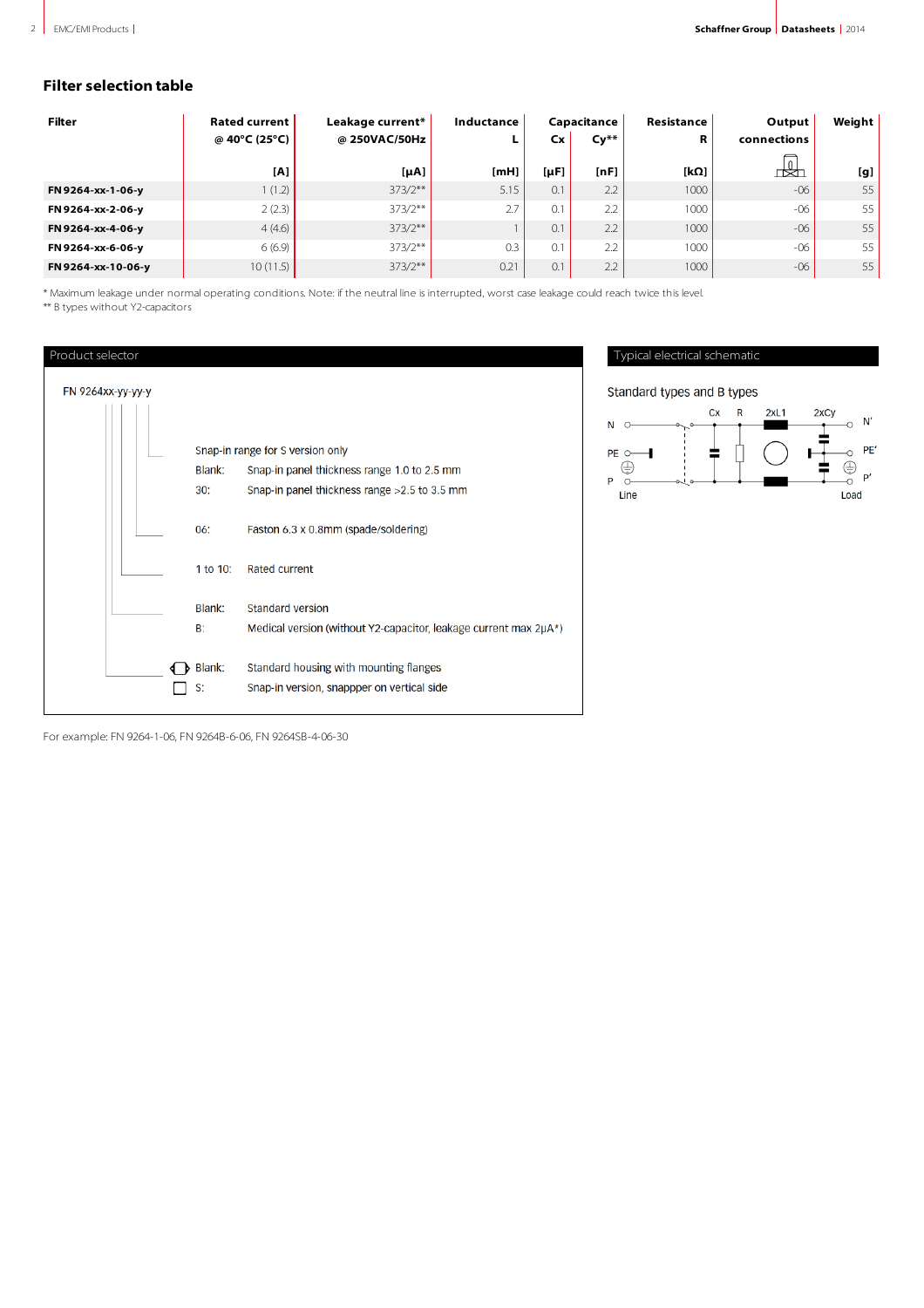## **Typical filter attenuation**

Per CISPR 17; A = 50  $\Omega$ /50  $\Omega$  sym; B = 50  $\Omega$ /50  $\Omega$  asym

1 A types

2 A types

A

B

10k 100k 1M 10M 100M

dB 90 80 70 60 50 40 30 20 10 0 10k 100k 1M 10M 100M A B

10 A types



1 B types 6 B types 2 B types 2 B types 4 B types 6 B types 6 B types 4 B types 6 B types 6 B types 4 B types 6 B types 6 B types 6 B types 6 B types 6 B types 6 B types 6 B types 6 B types 6 B types 6 B types 6 B types 6

120-110-100<br>100-90-80<br>80-70-60-50-40-30-

 $20$ 

 $\frac{1}{10}$  $\overline{a}$ 





6 A types







4 A types



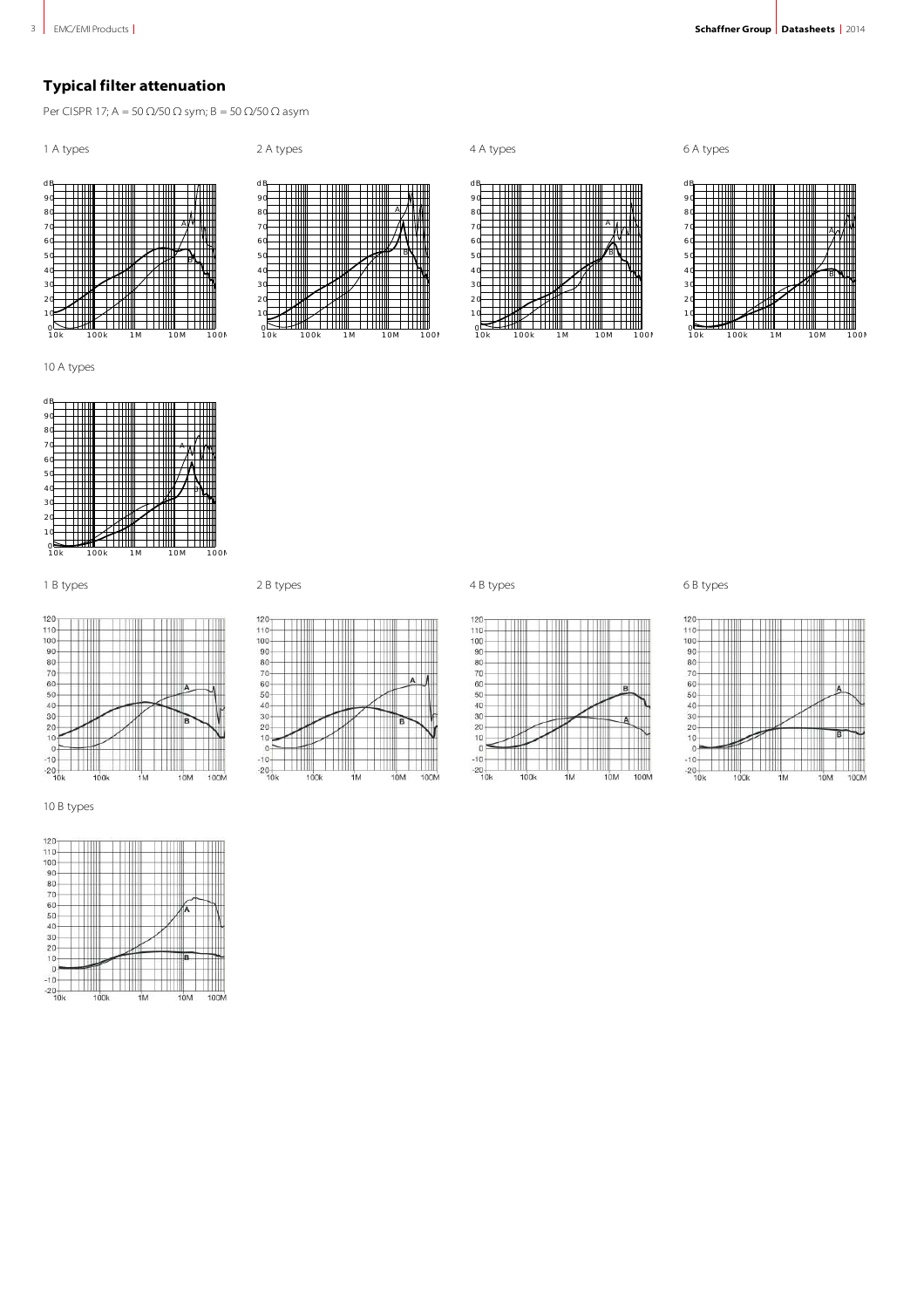## **Mechanical data**